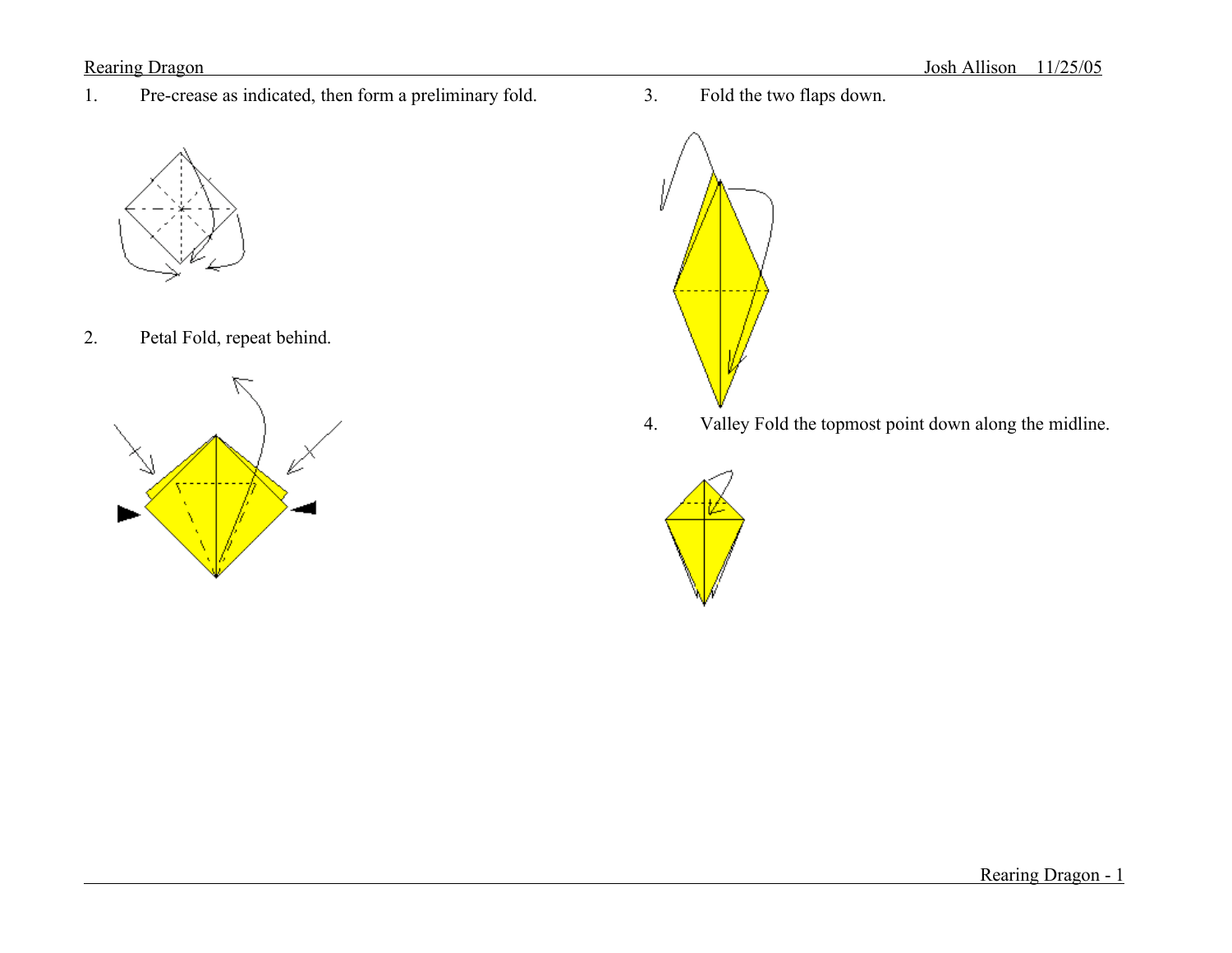5. Lift the flap up. The model will become three-dimensional. The next step will show the model viewed from above.



6. Stretch the model so that the ridge in the middle will become flat.

7. The result. Next step will view model from the side and rotated.



8. Form small Rabbit-Ears on the large triangular flaps, flattening them.

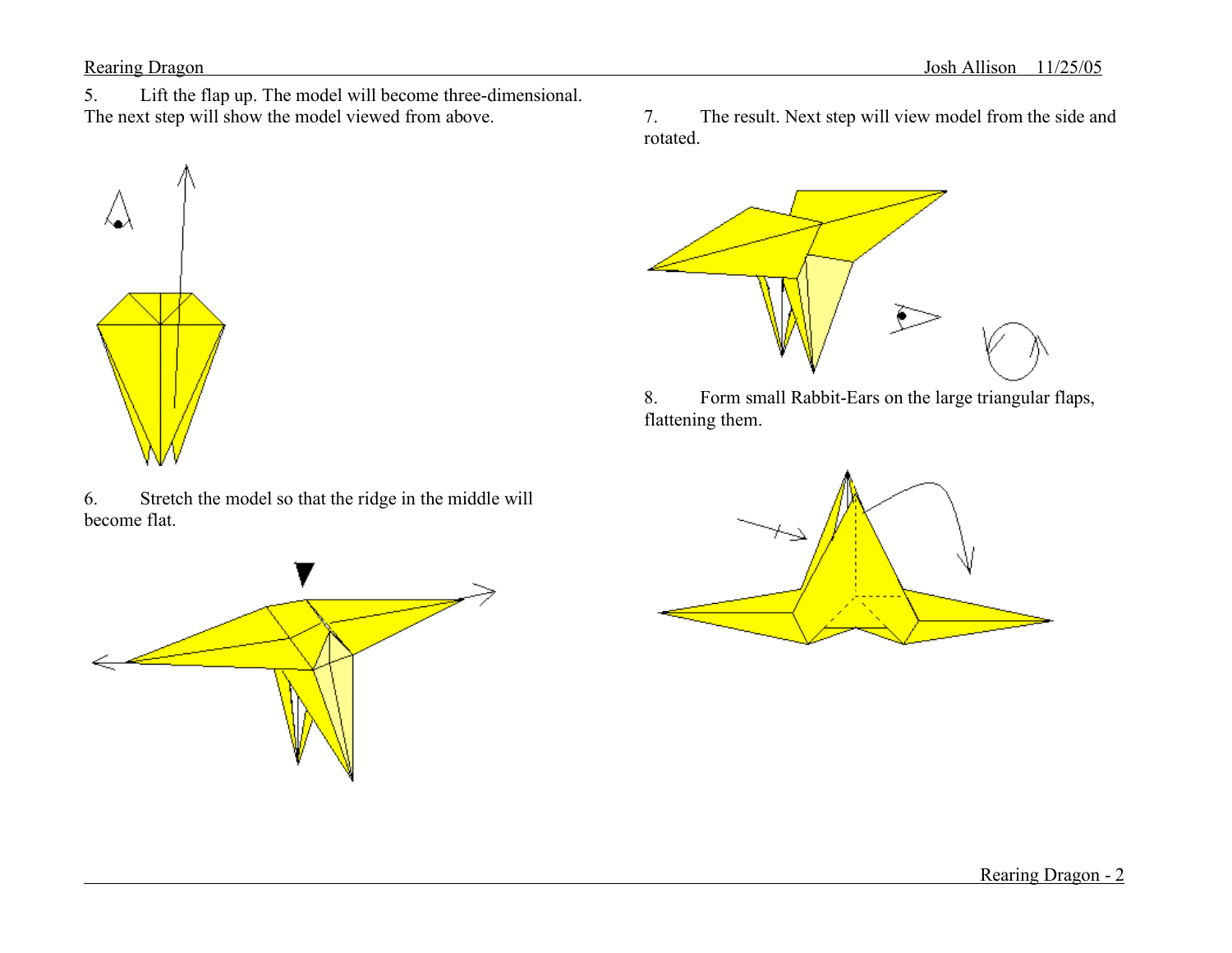Rearing Dragon Josh Allison 11/25/05

9. Now to begin forming the head. Valley Fold and unfold at a perpendicular angle to the edge of the flap.



10. (Partial View.) Valley Fold the point down to the existing crease and unfold. Next step will show model rotated.



11. Trisect the angle, repeating on both the left and the right.



12. Squash Fold asymmetrically.

13. Squash Fold to the left.



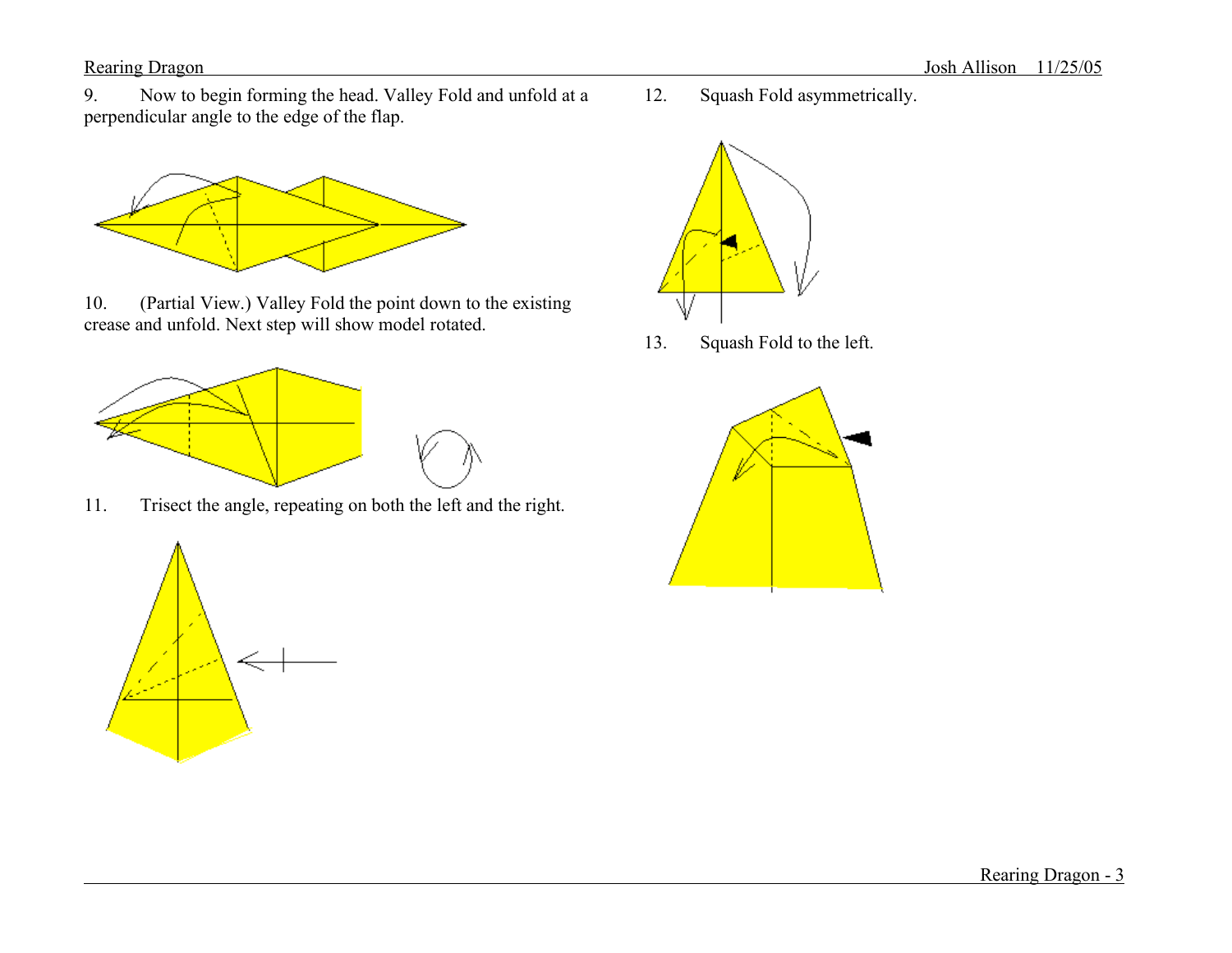14. Pull out the raw edge.



15. The result. Turn the model over.



16. Bring the head assembly around from the back.





18. Make two Reverse Folds.

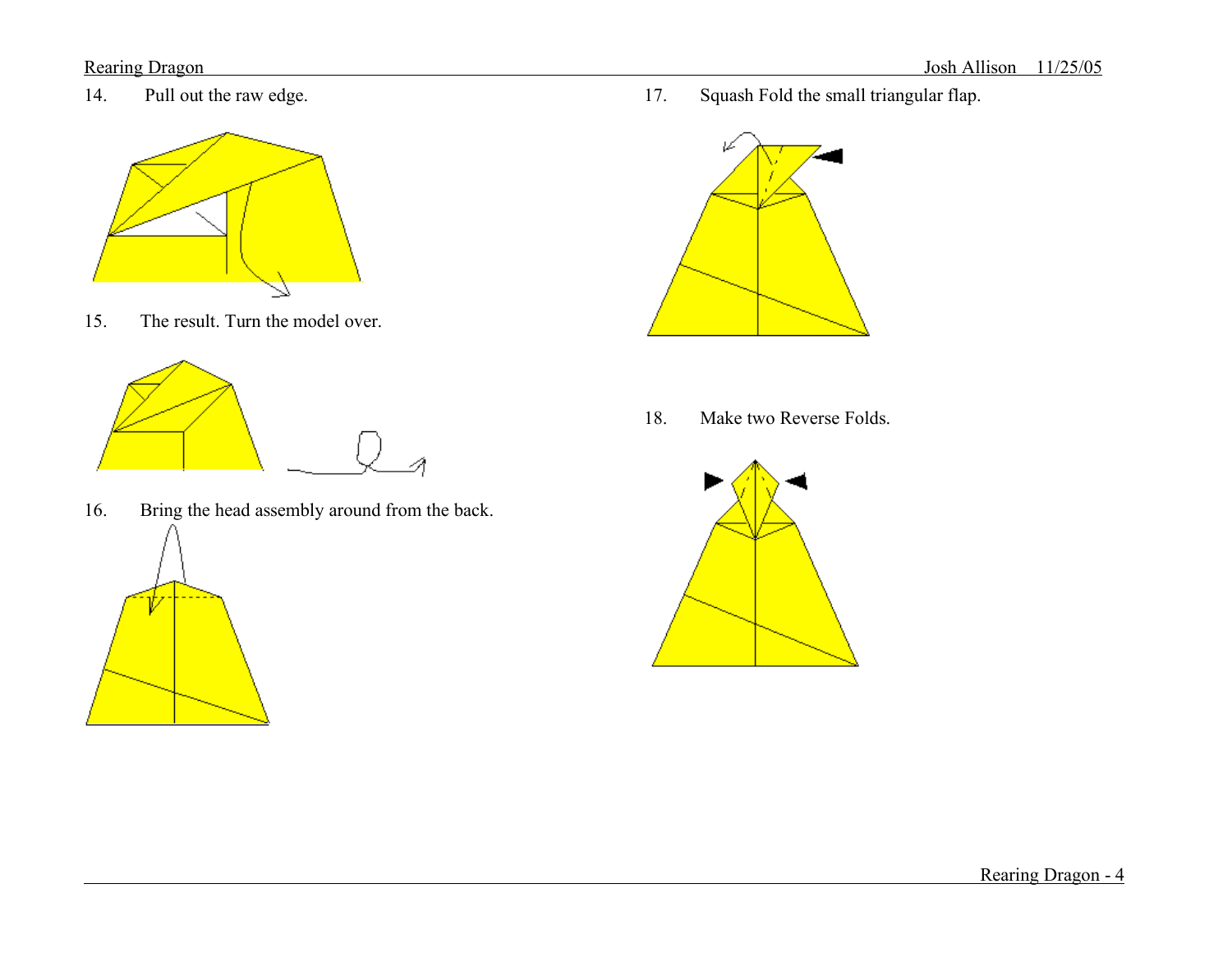19. (Full View.) Pleat, using the existing crease as a guide. 20. Make a pair of Swivel Folds.





Rearing Dragon - 5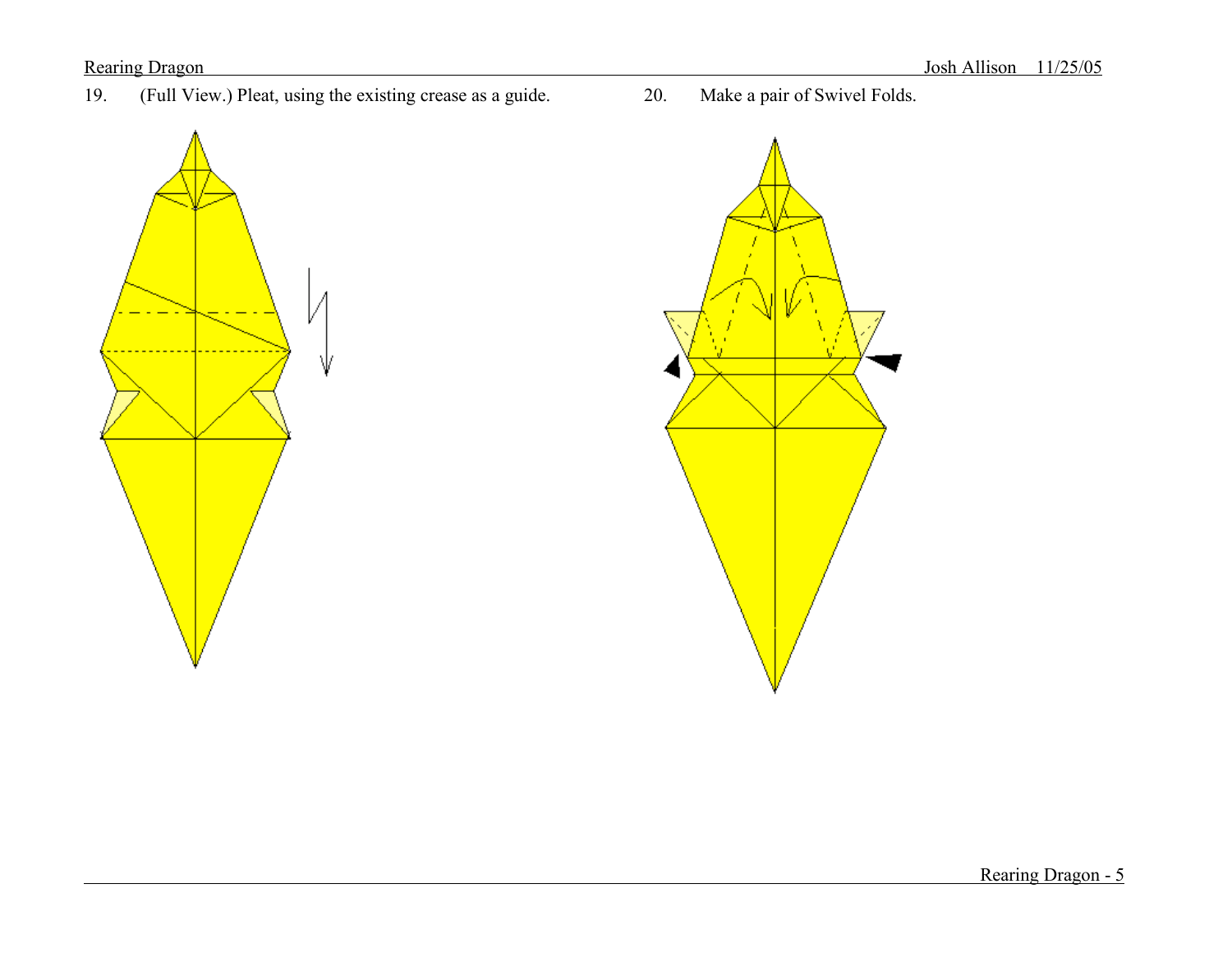21. The result. Now Focus on the opposite end of the model the tail. First (1), Pre-crease perpendicular to the edge. Second (2), Pleat through the crease as you did in Step 19.



22. Make another Pair of Swivel Folds.

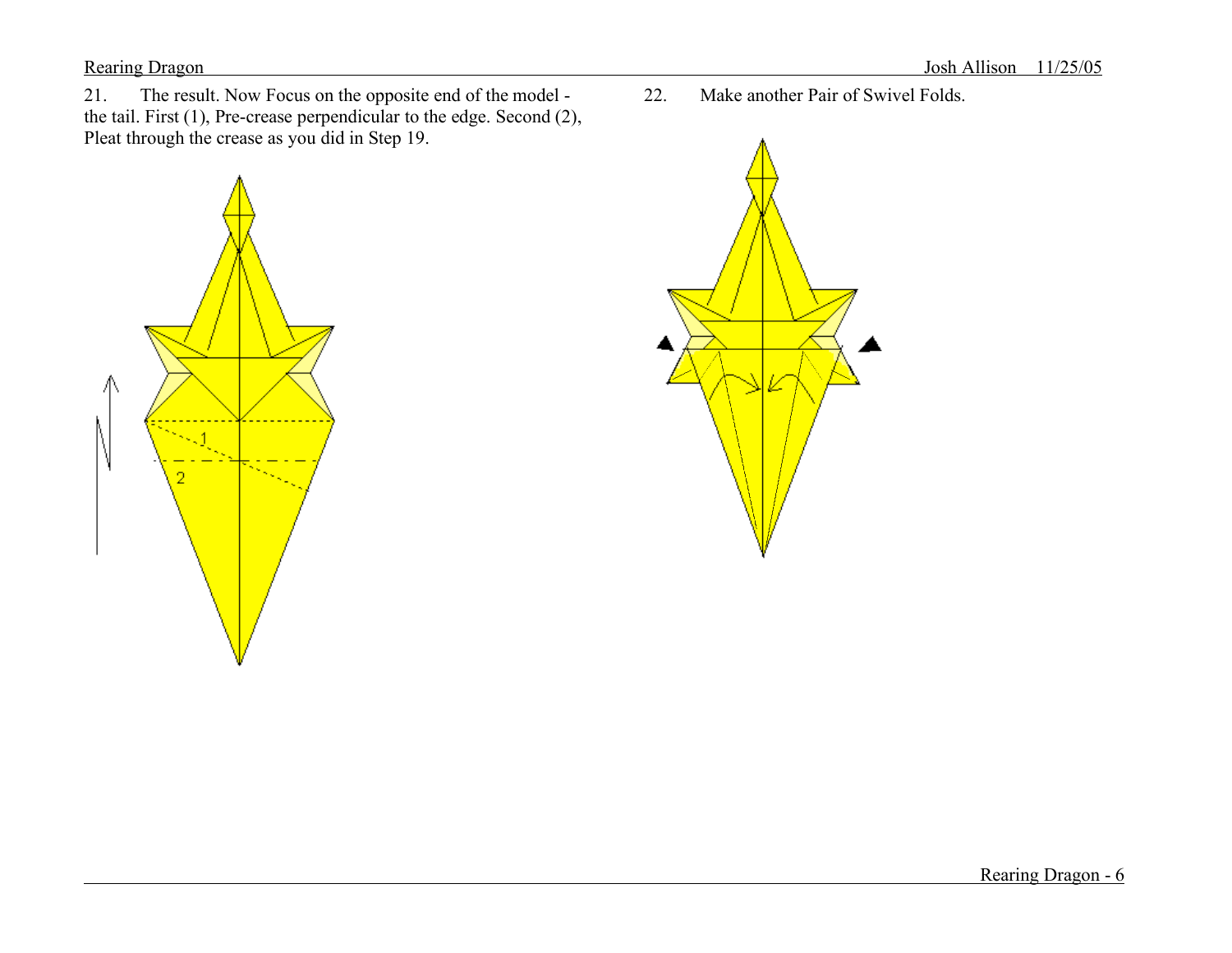

23. The result. Turn the model over. 24. Mountain Fold in half and rotate.



25. Squash Fold the wing, repeating behind.

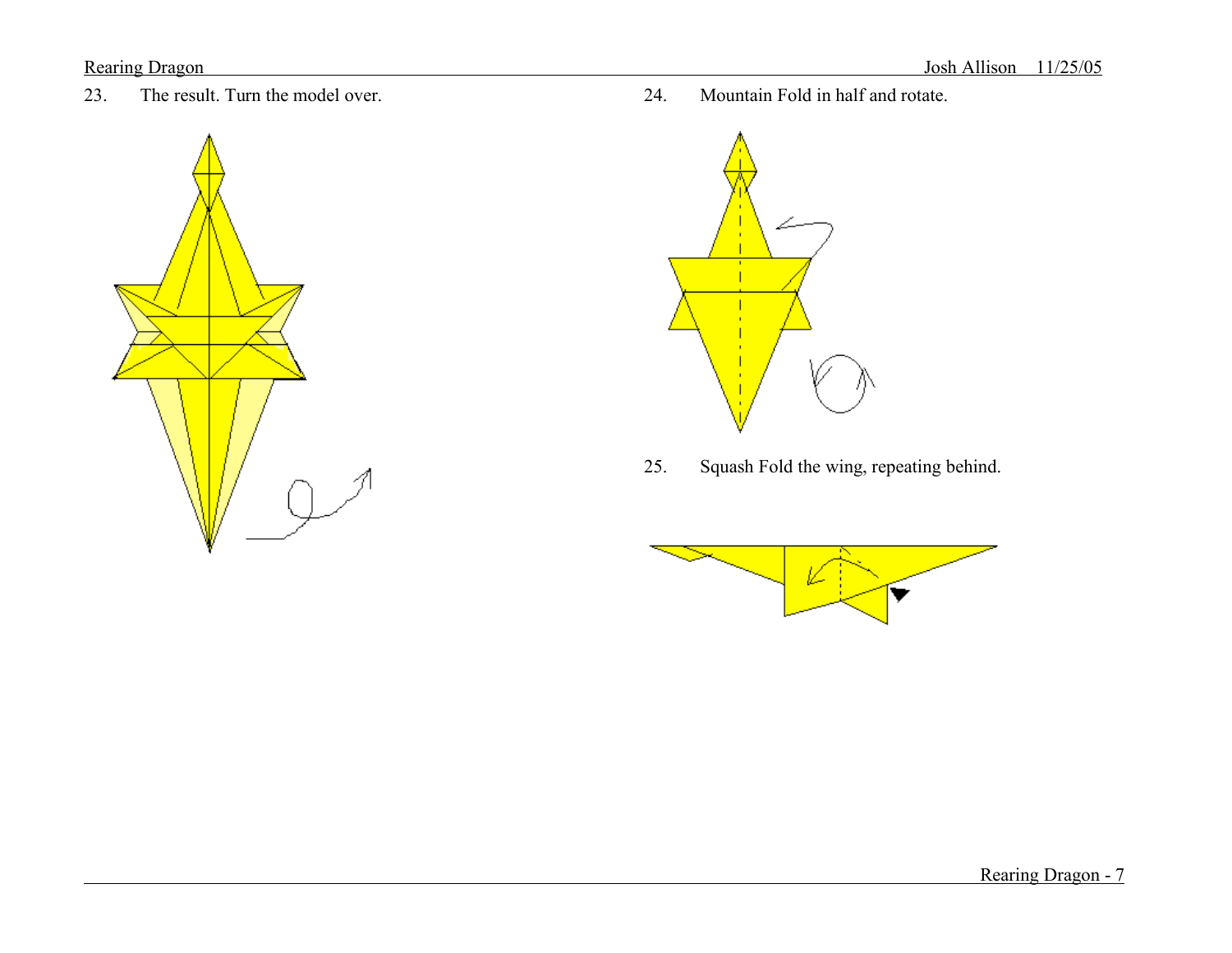26. The result. Begin to make a Petal Fold.



27. Push the bottom edge upward and the side inward to flatten the Petal Fold. This move is similar to a Swivel Fold. Repeat on the left.



28. Reverse Fold the legs upward. Repeat behind.



29. The result. Zoom in on one leg.

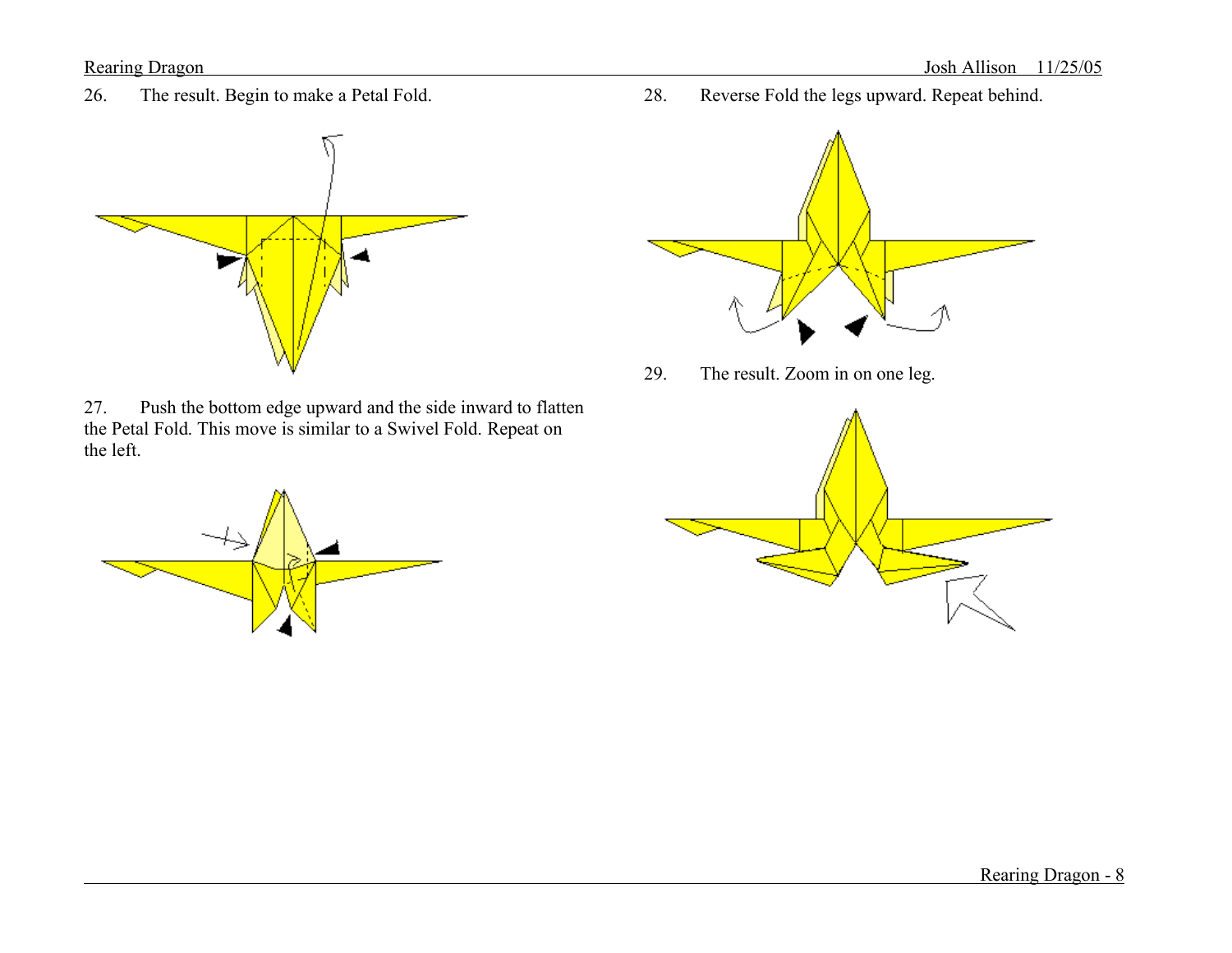30. Reverse Fold the top layer. Fold Steps 30-31 on all four legs.



31. Reverse Fold in and out.



32. Double Rabbit-Ear the neck and the tail. Rotate model.



33. Pull the head up, reverse fold the tail.